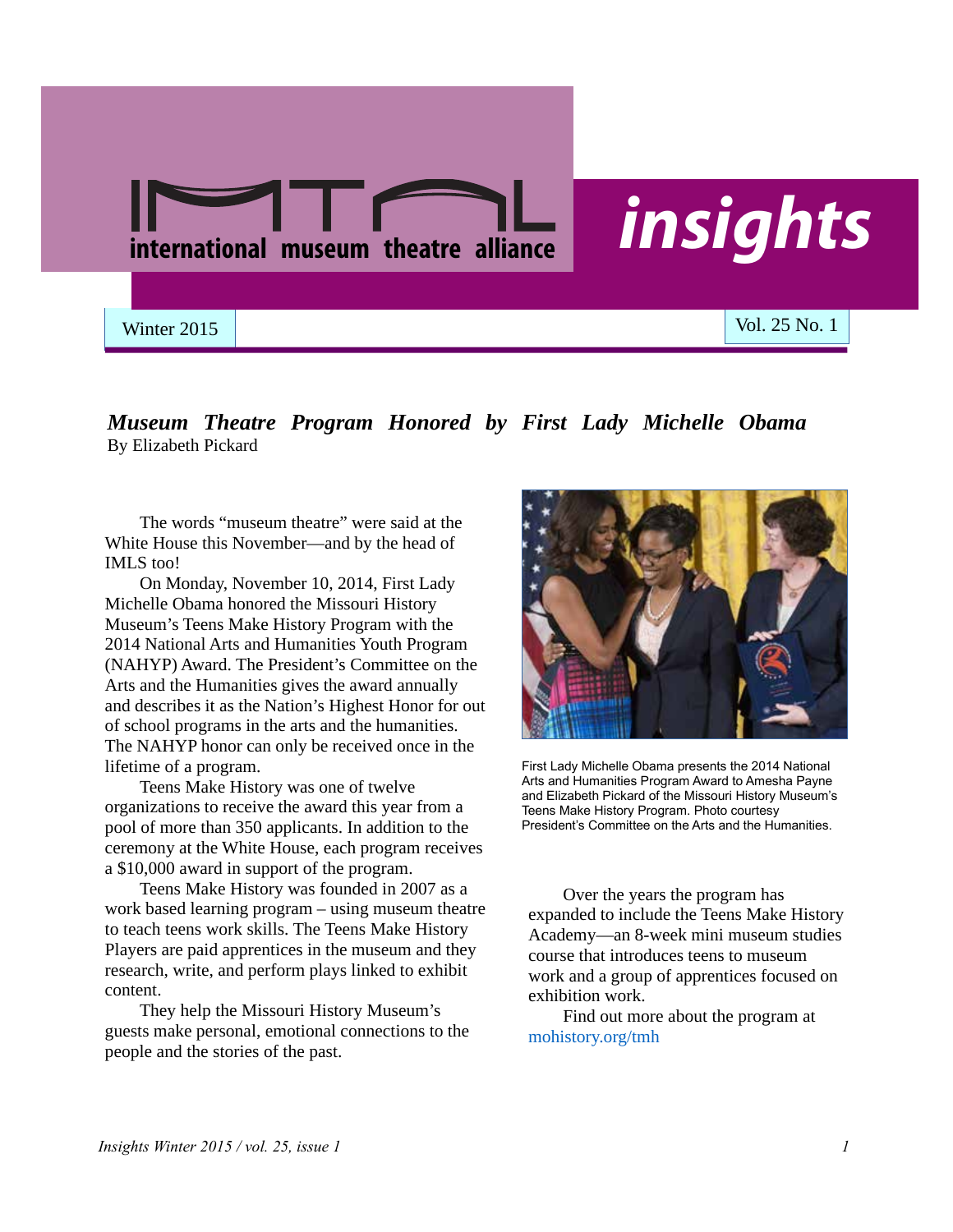## *President's Report*

Happy New Year! We start the IMTAL New Year with conference updates and election notices.

Our next gathering of IMTAL members will be at the annual meeting of the American Alliance of Museums (AAM) in Atlanta from April  $26 - 29$ th. We hope to see you at our annual luncheon. Pre-registration is required for the lunch, so please sign up when you register for the AAM conference. And as always, all are welcome to attend our board meeting at AAM on Saturday, April 25th. We will send more details closer to the date.

In other AAM news, the IMTAL board made our annual donation to Museum Advocacy Day, which is in Washington, DC from Feb. 23-24. If you are in the DC area, please consider attending and representing IMTAL.

If you had as wonderful a time at the last Global Conference as I did, you'll be pleased to know that our next IMTAL World Congress Conference is in Hollviken, Sweden September  $10 - 13$ <sup>th, 2015. We thank our host</sup> museum the Fotevikens for agreeing to have us. I also want to take a moment to praise the working group of IMTAL volunteers who are making this event happen. We are looking for recommendations for speakers and performances. And, of course, we will soon be accepting session proposals, too.

Keep abreast of all the World Congress updates by checking the following sites:

[http://imtal-us.org/conference\\_2015](http://imtal-us.org/conference_2015)

<http://www.fotevikensmuseum.se/d/en/home>

<https://www.facebook.com/groups/212828592103912/>



So as another year has come to a close and a new one begins, we look forward to many new IMTAL endeavors and hope you will become even more involved in our organization. One of the best ways to do so is by participating on our board. We are now accepting nominations for Vice President and Publications Officer. Both roles are extremely essential to the running of IMTAL. We hope you will consider running and send your brief statement of interest and biography to [president@imtal-us.org](mailto:president@imtal-us.org) or [slong@smm.org](mailto:slong@smm.org).

I look forward to hearing about your 2015 museum theatre productions and wish you the best.

*Stephanie Long, IMTAL President Science Live Theatre Science Museum of Minnesota*

# *Editor's Corner: Newsletter Survey, Take 2*

The newsletter survey launched just as the problem with our domain name surfaced. You might have been able to respond to the survey—or you might have ended up at another company's sales page. Our apologies for any confusion.

We'll try the survey again in late January. Even if you successfully completed the previous one, please take a few minutes to do the new one, too.

And as always, if you have questions, comments, feedback, or are interested in submitting an article or announcement, send me an email to my NEW EMAIL ADDRESS:

**[publications@imtal-us.org](mailto:publications@imtal-us.org)**.

*Judy Fort-Brenneman, IMTAL Newsletter Editor Greenfire Creative, LLC*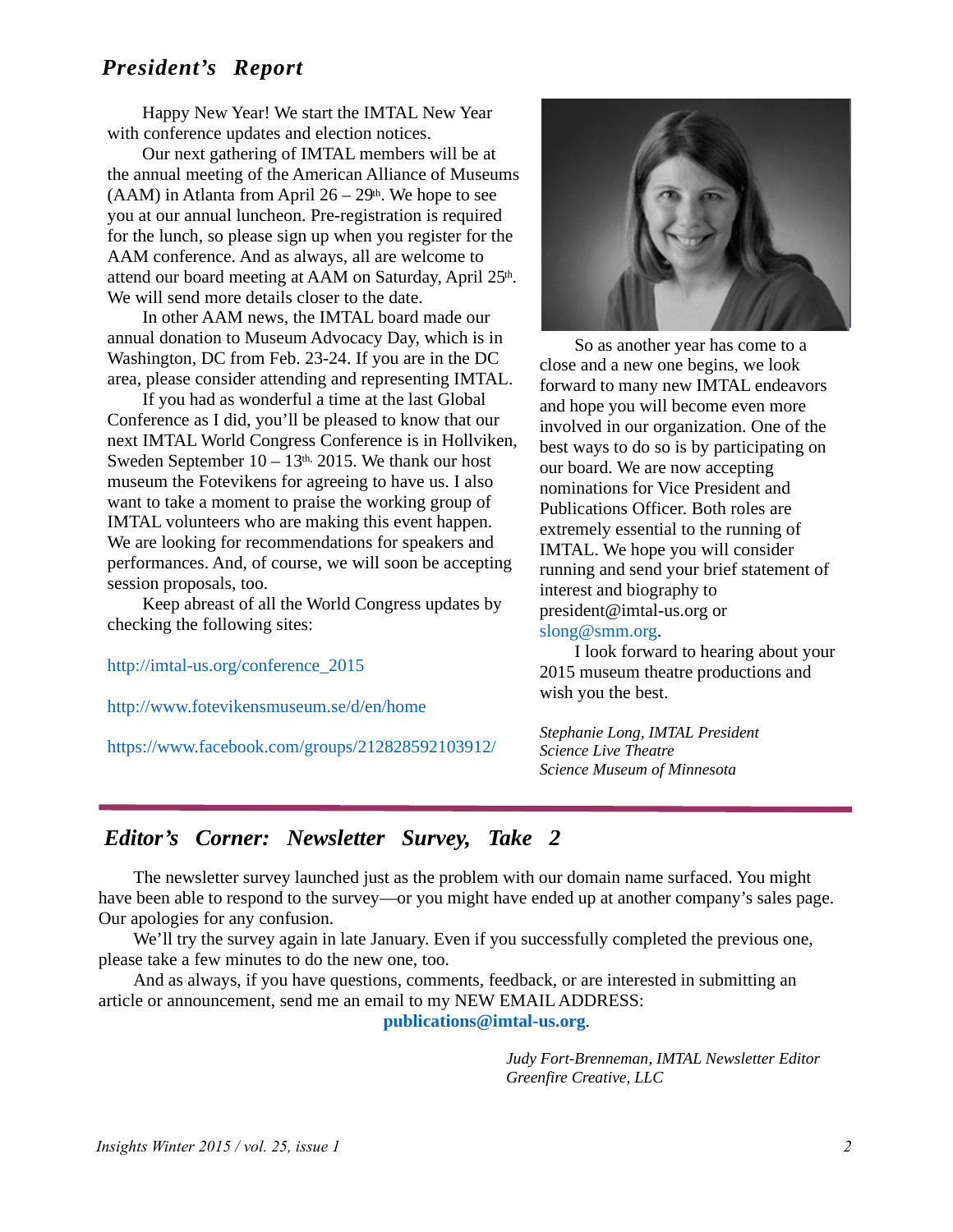## New Domain Name—New URL—New Email Addresses!

*We're now imtal-us.org.*

IMTAL Americas has a new domain name, and with it, a new website url and new email addresses for our board members.

The new name—imtal-us.org—isn't meant as a slight to our neighbors. We're still IMTAL Americas, with members throughout North, Middle, and South America.

Due to a recordkeeping glitch, we have temporarily lost our original domain name (imtal.org), a problem we discovered after another company snagged our name and put it up for sale. (If you try to access our website with the original url, you'll end up on that company's sales page.) We hope to eventually recover imtal.org, but in the meantime, please update your bookmarks and address books.

links to all three IMTAL branches (Americas, Europe, and Asia Pacific): **<http://imtal-us.org/>**

IMTAL Americas homepage: **<http://imtal-us.org/home>**

Board member email addresses are listed on the last page of the newsletter.

Thanks to IMTAL website and social media board member Doug Coler for getting us up and running with our new alternative name!

# *A Roaring Year for Zoo and Aquarium Theater*

by Dave McLellan, Zoological Society of Milwaukee and IMTAL liaison to AZA

*2014 was a great year for museum theater in zoos and aquariums. Two highlights of the year were the AZA mid-year conference and annual conference. Each of these gatherings featured excellent sessions presented by IMTAL members.*

## **AZA Mid-Year Conference, Memphis, TN, March 2014**

IMTAL member Andy Park from the Shedd Aquarium (Chicago, IL) paired with Bricken Sparacino from the Wildlife Conservation Society (New York, NY) to lead a collaborative thinking session entitled "In The Spotlight: Theater Programming, what does it take?" This was an introductory session to show participants a variety of ways that theater can be used. The format was a round table discussion with a small group of attendees. It was a great opportunity for the participants to ask questions and expand their understanding of the potential for theater programming. Dave McLellan provided an article entitled "Four Fundamental Questions for Starting a Zoo Theater Program" (also included in this issue of *Insights*).

## **AZA Annual Conference, Orlando, FL, September 2014**

IMTAL had a great showing at the larger annual AZA conference. IMTAL members Dave McLellan (Zoological Society of Milwaukee), Catherine Chiappa (Monterey Bay Aquarium), and Ken Ramirez (Shedd Aquarium) presented alongside Bricken Sparacino (Wildlife Conservation Society) and Dean Noble (Santa Barbara Zoo) to address five common challenges when producing theater in a zoo or aquarium. The session was entitled, "All the World's A Stage, Even Your Zoo or Aquarium."

Unlike most paper conference sessions, the group decided to tackle the subject matter collaboratively. Rather than each speaker giving an individual paper presentation, the session was divided into five common challenges each institution faced. This format provided the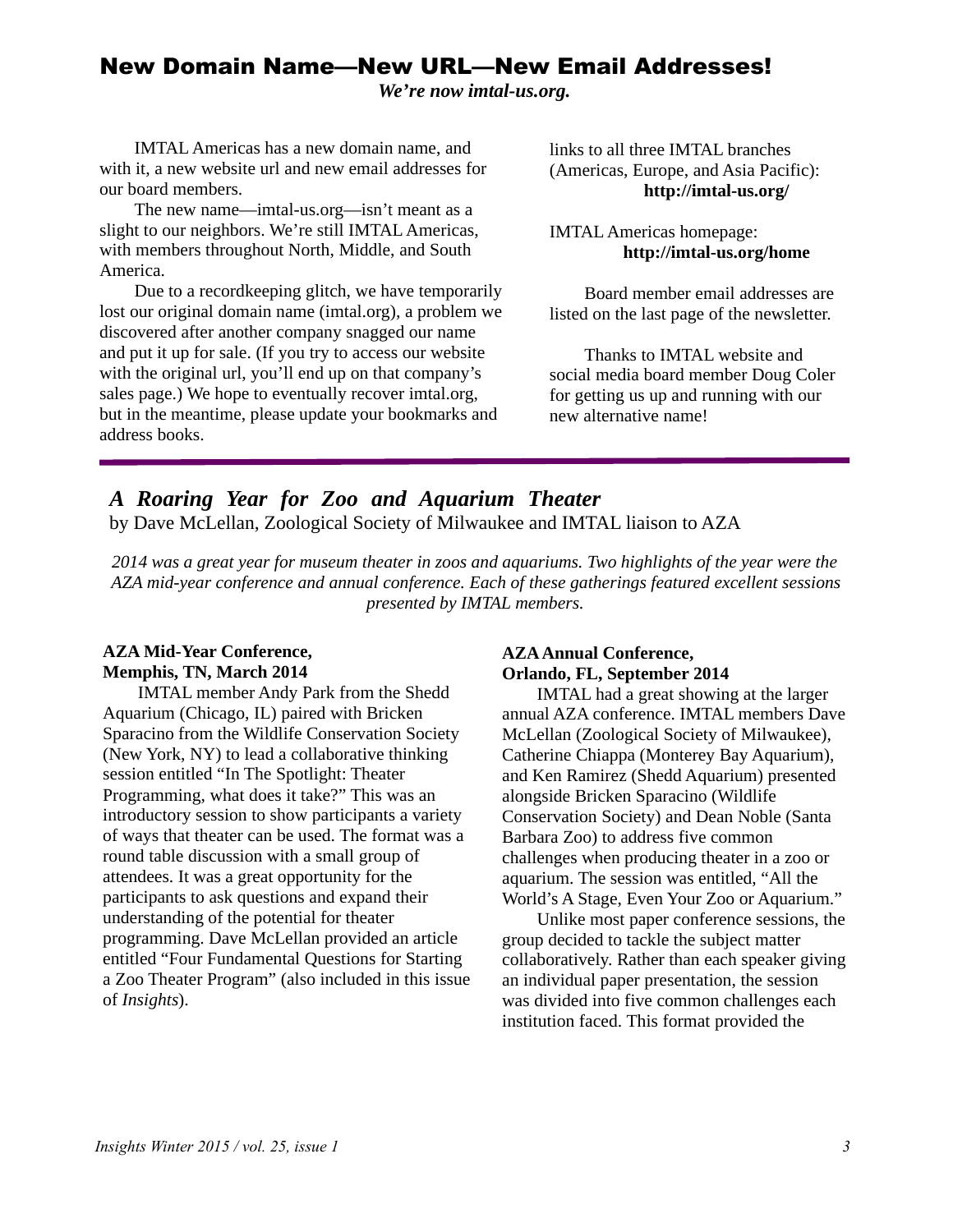opportunity to showcase how each institution approached the challenges differently. The challenges addressed were as follows:

- 1) Recruiting artistic talent (actors, writers, directors)
- 2) Creating effective stage spaces
- 3) Developing technical elements (sets, costumes, sound design, etc.)
- 4) Coordinating with animal management
- 5) Cultivating funding opportunities

Museum theater is an incredibly versatile art form and is influenced most by the structure of the hosting museum, zoo, or aquarium. Highlights of the presentation included the Monterey Bay Aquarium's new approach to indoor theatrical interpretation, which is a big shift from their previous experience of performing "deck shows" with the Pacific Ocean as a backdrop. The Santa Barbara Zoo showed the impact of their massive



Dave McLellan, Zoological Society of Milwaukee and IMTAL liaison to AZA

roaming dinosaur puppets. The Wildlife Conservation Society described how they are collaborating with writers and fabricators on the other side of the country, which expands the availability of artistic talent. The Shedd Aquarium discussed how theater is used to enhance animal well-being and the variety of strategies used to effectively incorporate animals in stage performances. The Zoological Society of Milwaukee showed the marketing impact of theater programming and how it can be used to attract sponsorship.

The session was very well attended, with over 100 participants in the large conference room. The audience included vice presidents, architects, educators, and more. One notable participant was Joe Rohde, Executive Designer and Vice President for the Walt Disney Company.

IMTAL was featured prominently in the session. At the onset of the presentation, the IMTAL definitions of museum theater and theatrical techniques were established as a framework for discussion. All presenting IMTAL members mentioned their status as part of their introduction.

## **Looking to 2015**

There has been a lot of interest in IMTAL continuing to present at the AZA conferences. The 2015 mid-year meeting will be in Columbia, SC from March 19-21. The annual conference will be held in Salt Lake City, UT from September 17-21. If IMTAL member is interested in presenting at either conference, please contact the IMTAL/AZA liaison at **[Animals@imtal-us.org](mailto:animals@imtal-us.org)**.

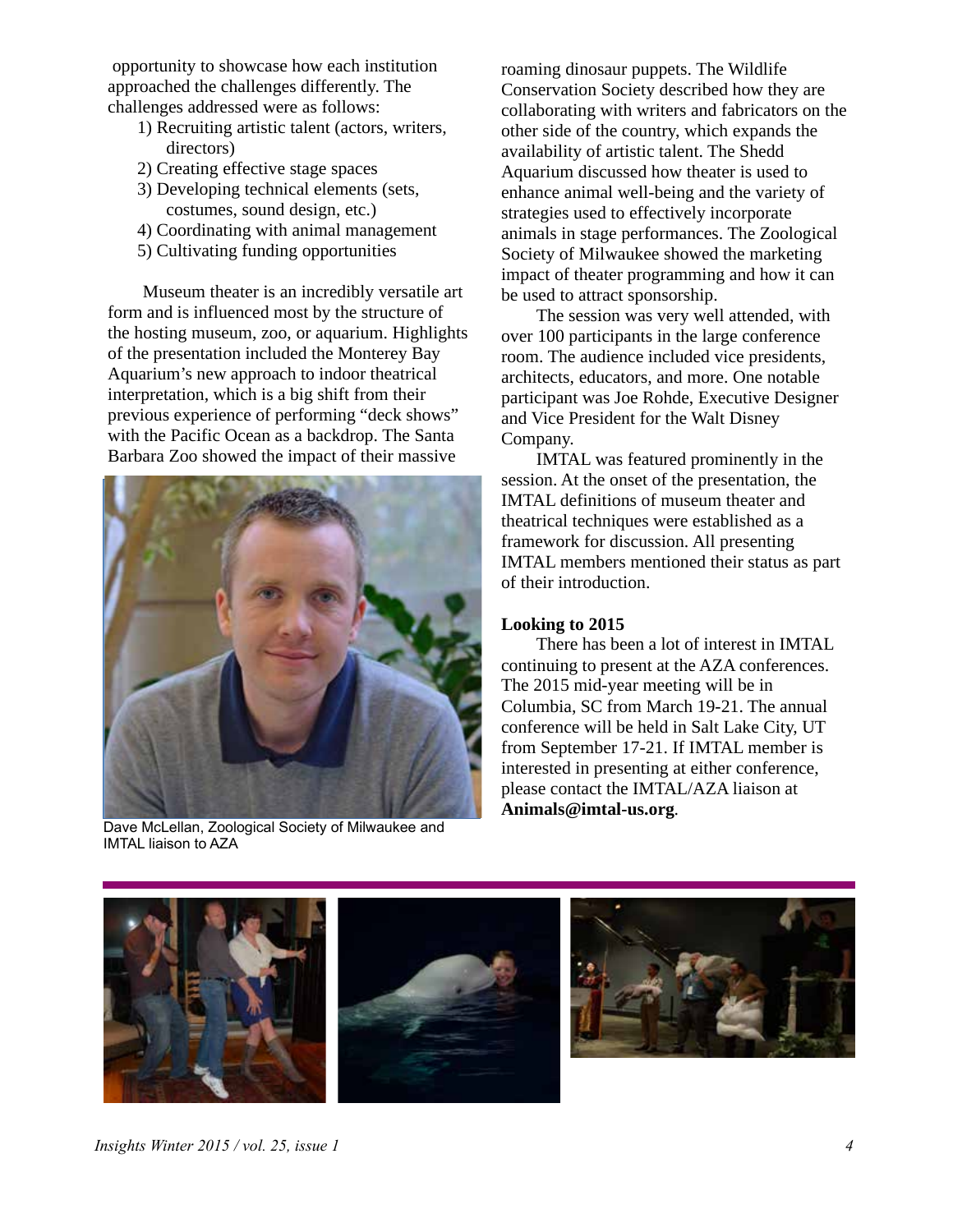## *HONOR THE BEST IN MUSEUM THEATRE CALL FOR NOMINATIONS AND SUBMISSIONS Playwriting award submissions deadline is January 31, 2015 IMTY award nominations deadline is April 1, 2015.*

Every year, IMTAL honors the best in museum theatre—and we can't do that without your nominations. Please submit a play for the **Jon Lipsky Award for Excellence in Museum Theatre Playwriting** or nominate the leadership of your institution for an **IMTY award**, which recognizes outstanding leadership support for museum theatre.

Guidelines for the Jon Lipsky Award:<http://imtal-us.org/lipsky-award> DEADLINE FOR THE JON LIPSKY AWARD IS JAN. 31, 2015.

Guidelines for the IMTY: <http://imtal-us.org/IMTY-award> Deadline: April 1, 2015

Submit your applications to Elizabeth Pickard at [vicepresident@imtal-us.org](mailto:vicepresident@imtal-us.org).

# *CALL FOR NOMINATIONS It's election time, and we need you!*

Nominations are now open for two board of director positions: vice president publications

Board position descriptions are here: <http://imtal-us.org/board-of-directors-descriptions/>

More questions? Contact president Stephanie Long, **[president@imtal-us.org](mailto:president@imtal-us.org;)**; current VP Elizabeth Pickard (who transitions to President at the end of current President Stephanie Long's term), **[vicepresident@imtal-us.org](mailto:vicepresident@imtal-us.org;)**[; or Publications chair Judy Fort Brenneman,](mailto:publications@imtalus.org) **publications@imtalus.org**.

Throw your hat in the ring: send a brief statement of interest and biography to [president@imtal-us.org!](mailto:president@imtal-us.org!)



IMTAL 2014 Conference

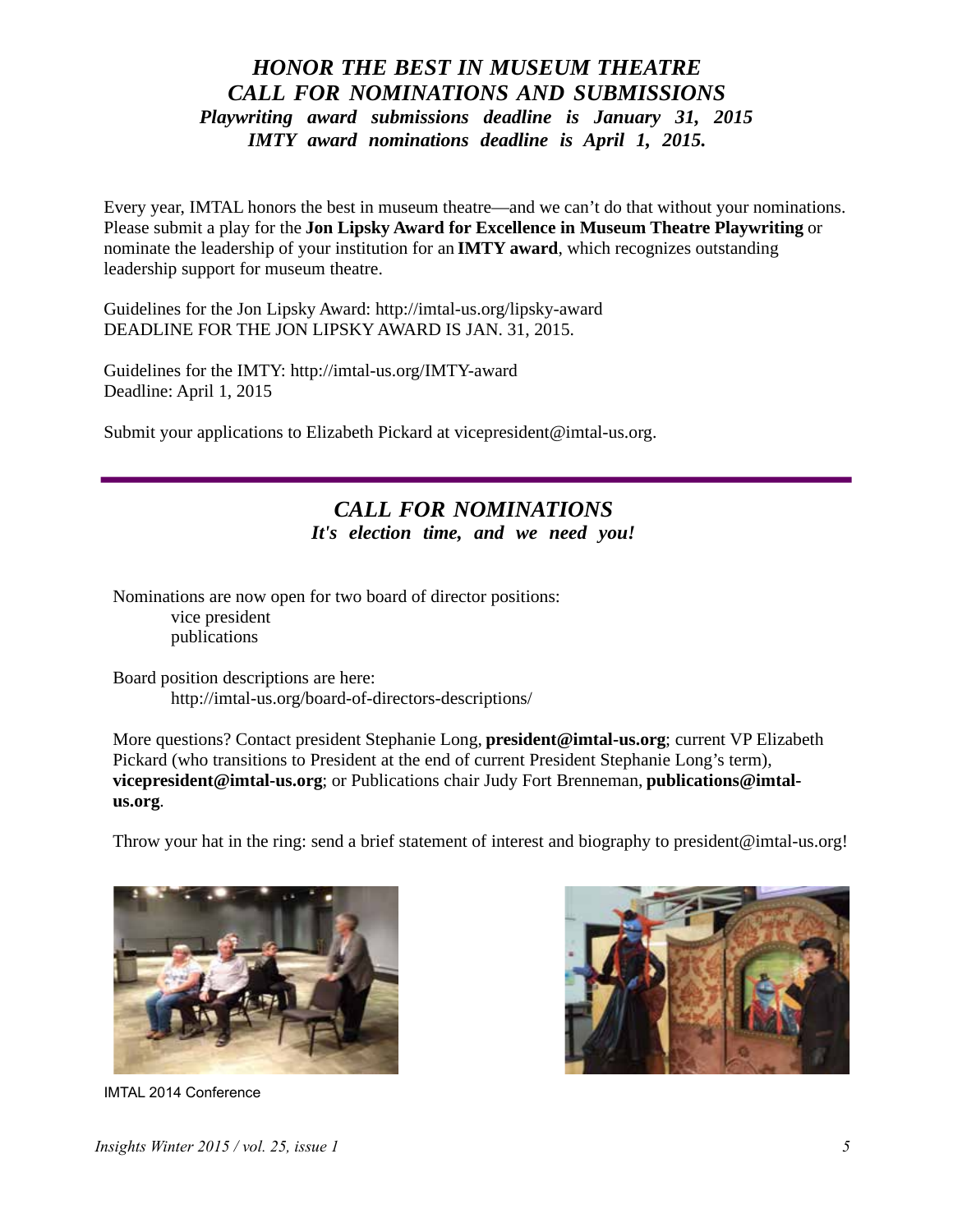# *Be Courageous!* An interview with Tessa Bridal

by Elizabeth Pickard

For many of us in IMTAL, the launch of our career has started in some way with Tessa Bridal with one of her books, attending her Museum Theatre Workshop, or with a phone call and a plea for information. Always generous with her time and her experience, Tessa sat down recently with George Buss to look back on her career in museum theatre.

Tessa Bridal began her work in museums at the Science Museum of Minnesota (SMM) in the early 1980's. She would later go on to lead interpretive programs at The Children's Museum of Indianapolis and the Monterey Bay Aquarium. In 1994 she received the Excellence in Practice award from the American Alliance of Museums, which recognizes an individual who demonstrates exemplary service to the public through the practice of education in a museum. She is the author of two books, **E***xploring Museum Theatre* and *Effective Exhibit Interpretation and Design*. She led the Theatre in Museums workshop for decades—first at the Science Museum of Minnesota, later at The Children's Museum of Indianapolis, and most recently as a pre-conference workshop at the IMTAL conference in Chicago.

The workshop began during Tessa's first year at the Science Museum of Minnesota. Her supervisor, Sondra Quinn, who is considered one of the founders of museum theatre, said to her, "Oh, and by the way, we're doing a workshop in September." Sondra helped Tessa develop and put the workshop together, but it was Tessa's



Tessa Bridal and workshop participants.

workshop to run from the first. Needless to say, that first workshop was successful and turned into an annual event. In the time since its launch, hundreds of museum theatre professionals have received instruction in how to start and run a museum theatre program through the workshop.

Through her time teaching the workshop, Tessa learned many things—perhaps most importantly the need for museum theatre programs to have buy-in from upper level management. This concern is in part why IMTAL started to offer the IMTY award which recognizes outstanding support for museum theatre by museum executives "We all know of programs that have been shut down," says Bridal. This is why her workshop focuses on piloting museum theatre in such a way that practitioners can develop a presentation and data that make it clear how impactful and central to an institution museum theatre can be.

This, in many ways, has been the driving idea behind Tessa's career: "We have had to learn the value of emotion and storytelling. How that engages people. How engagement leads to curiosity, to learning, to being excited by a topic, and how that can totally transform an exhibit experience." She continues, "It's such an obvious thing, but somehow museums and learning institutions in general had got away from that—thinking the visual element was enough. What we can offer is the opportunity for an exhibit to really reach people."

Another element of museum theatre that Bridal has always championed is taking on tough topics. "The more controversial the topic, the more we need museum theatre and storytellers." She calls for the field to be "courageous and fearless about what is presented to our public. Trust your public. If you have created something that is thoughtful and that addresses issues that they are dealing with all the time, don't be afraid of them." She went on to say, "People in my experience are hungry for substance. Whenever we have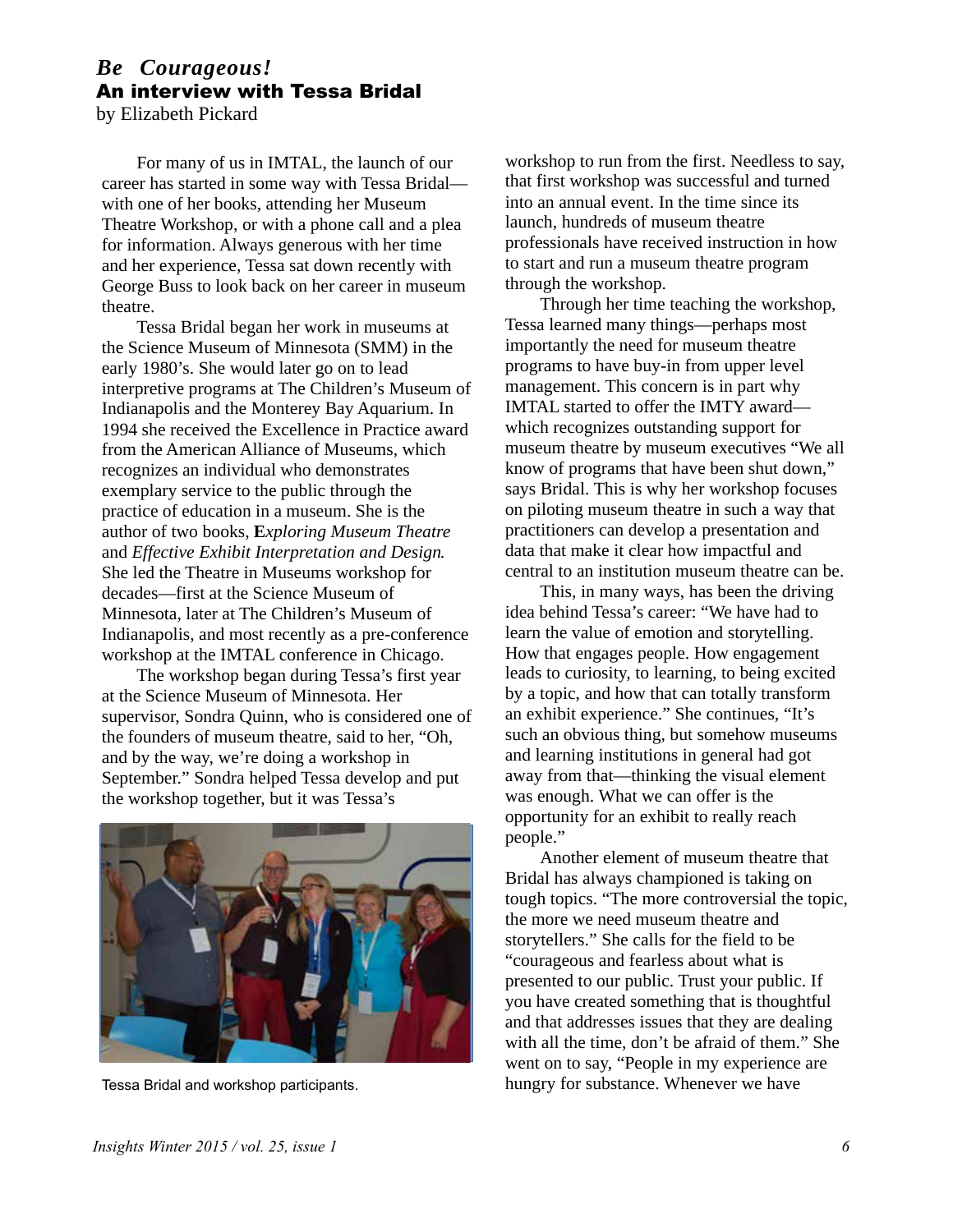presented something that requires thought, that challenges perspectives, that encourages discussion, it has resulted in overwhelming success." She credits SMM with having given her wide range to experiment and to challenge her audience—latitude she calls a great gift to her career.

Excellent interpretive programs also need excellent spaces, and Tessa has become a champion for designing for interpretation. Very often, she says, we are presented with a finished plan, and then we have to figure out where we can fit in—rather than the exhibition being designed around human interpreters. It is possible, with advance planning to create well-designed, multiuse spaces. Spaces that are good when occupied by an interpreter and good when not. The human element is essential, she says: "I believe very strongly that live interpretation is irreplaceable by media. I believe media has a solid place, a good place, a valuable place, but that does not replace what you get when you have a human being talking to you."

For people just entering the field, Tessa has more basic advice. "Figure out 'why theatre?' That's a very basic and elementary question, and also sometimes very hard for people to answer.

You need to be able to answer it…because the answer to that question determines all that follows." Perhaps most importantly, we need to ask whether the answer to "why theatre?" lines up with our own passions. "If it does," she says, "then go for it and just do it!"

What about the future? To be sure, Tessa has concerns about the future of the field. Too often, she says, museum theatre programs are seen as add-ons—not central to the work a museum does—and this makes them vulnerable to elimination. This is in spite of clear evidence that museum theatre is a proven means of interpretation. And yet for every program eliminated, new ones seem to start. She is encouraged that the museum field as a whole has come to the "realization that storytelling and engaging people emotionally is a very important factor in the success of an exhibit."

As for Tessa personally, is she really retired? "I hope not!" she says. "I would dearly love to keep my hand in somehow." She hopes to continue to consult, direct, and to help museum theatre programs flourish. She can be reached at [tessa.bridal@icloud.com.](mailto:tessa.bridal@icloud.com)

# Four Fundamental Questions for Starting a Zoo Theater Program

By Dave McLellan, Zoological Society of Milwaukee *first presented at the AZA Mid-Year Conference, Memphis, TN March 2014*

When I receive inquiries from those wanting to start a theater program, it seems the big question is always the cost. Ultimately, one wants to know how expensive it will be. And that makes sense because as administrators we are always thinking about the bottom line. But theater is an art form that can be performed on almost any budget. Below I list four suggested questions you should answer before determining if theater fits your budget.

#### **Question #1) Where will your shows be performed?**

The grounds or buildings of your institution are unique and no one knows them better than you. Theater can be performed anywhere that an actor can be observed by an audience. However, some places are more effective, and some carry larger price tags. When thinking about possible locations, here are some factors to consider:

- 1) How large is your performance area?
- 2) How big is the audience area?
- 3) Is the audience sitting and comfortable, or are they standing?
- 4) Is it indoors or outdoors? If outdoors, is shade available?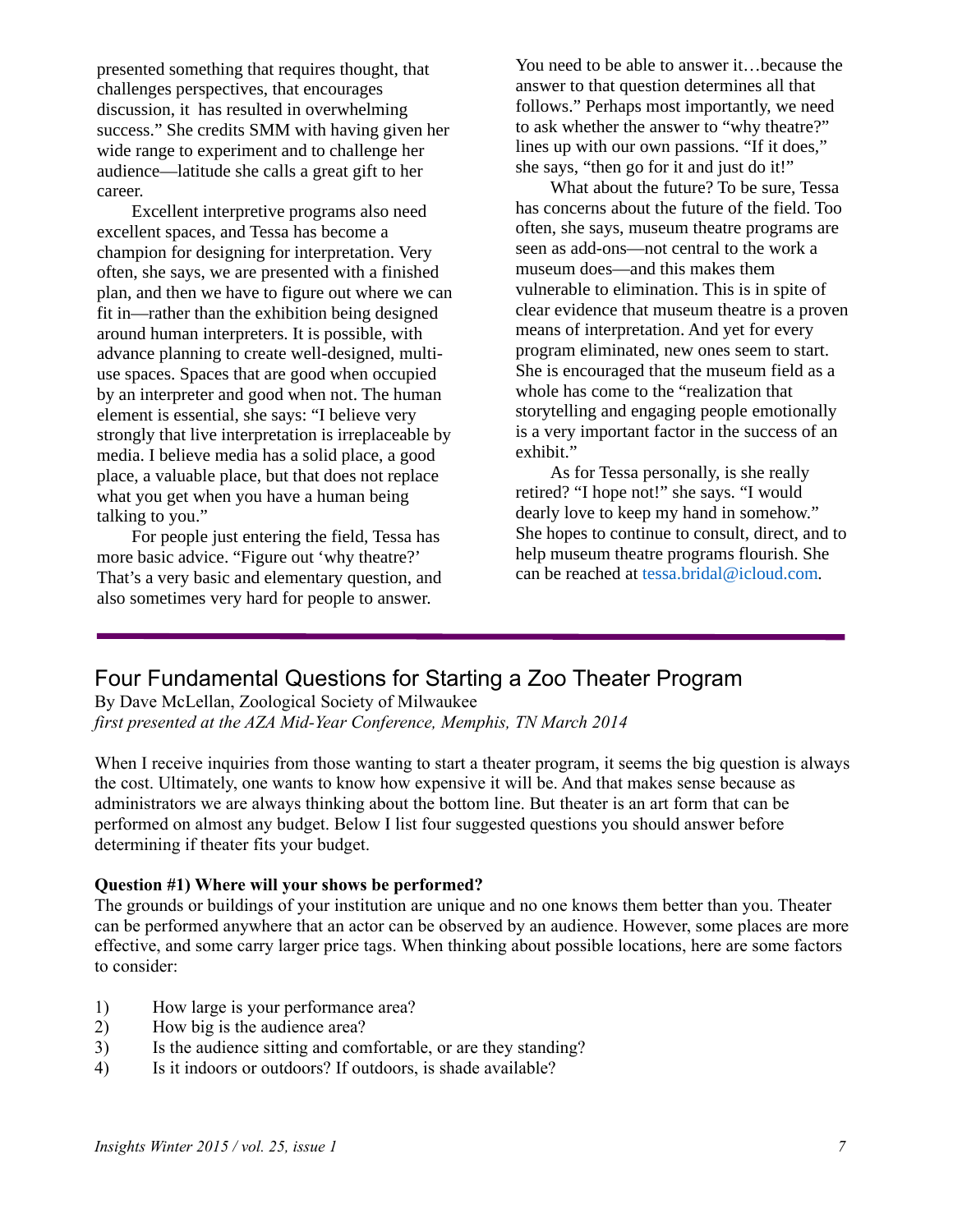These questions may seem very simple, but different answers could have a major impact on the content and budget. Our program in Milwaukee offers two performance styles. One is to put on a show in an outdoor amphitheater seating up to 400 audience members with a 500 square-foot stage. The other is to perform in front of an exhibit for 10-15 audience members with a "performance area" of about 10 square feet. It is obvious that the amphitheater performances demand much more upfront investment. Each performance space will have different requirements, but size and audience configurations are the most significant variables. Zoos and aquariums around the country have delivered theater programs in a wide variety of spaces. Once you know the space in your institution that best meets your goals, you will have a better sense of what the budget should be.

### **Question #2) Who do you want to watch your shows?**

Understanding your audience is one of the core values of teaching as well as performing. The obvious distinction to determine is the intended audience age range. A program developed for two-year-olds will be vastly different from one for fifth graders. But other nuances to consider will revolve around the type of visit your audience is having. A group of students on a field trip is very different from an audience filled with family groups. While the differences might not change the cost of the program, it will greatly impact the content. The type of theater you want will inform your decisions for who should write and perform the show.

### **Question #3) What other programs are being offered?**

If you want your theater program to be consistent with other programs in your institution, it is important to evaluate who is developing and executing those programs and their level of experience. For example, if other programs are developed by professional curators with a graduate degree and delivered by professional presenters with an undergraduate degree, then you will want to find a similar amount of theater experience in those who are selected to develop and perform the theater programming. If, on the other hand, other programs in your institution are developed and presented by volunteers and/or students, then it is reasonable to have your theater program developed and performed by volunteers/students.

Another factor to consider is how the theater program will interact with other programs or events. If stage space is being shared, then it is important to consider the logistics of setting up and taking down each program. An example from our zoo in Milwaukee is that our theater program shares a stage with a Birds of Prey Show. To adapt to the birds' needs, we need to fully remove all of our sets, costumes, and props after each performance so that our equipment doesn't scare the birds during their time on stage. This logistical challenge, mixed with the size of our stage, has a significant impact on our budget. We also have to adjust our show times to other programs being offered around the Zoo so as to minimize timing conflicts.

#### **Question #4) Who should you call for help when making plans?**

A great place to start is the International Museum Theater Alliance (IMTAL). Placing theater in an informal learning institution is an art unto itself. There are many organizations around the country, including zoos and aquariums, running successful theater programs. IMTAL hosts a national conference each year, which is a great opportunity to learn more about other programs. As you begin to explore these fundamental questions, seek out institutions that have similar parameters. They will have the best perspective to set you on the best path forward. For more information on IMTAL, please visit the website at [www.imtal-us.org](http://www.imtal-us.org) and click the "Americas" link.

Dave McLellan, Theater Coordinator Zoological Society of Milwaukee [davem@zoosociety.org](mailto:davem@zoosociety.org) IMTAL Board member-at-large, AZA Liaison [Animals@imtal-us.org](mailto:animals@imtal-us.org) (414) 258-5058 x429 [www.wildtheater.or](http://www.wildtheater.or)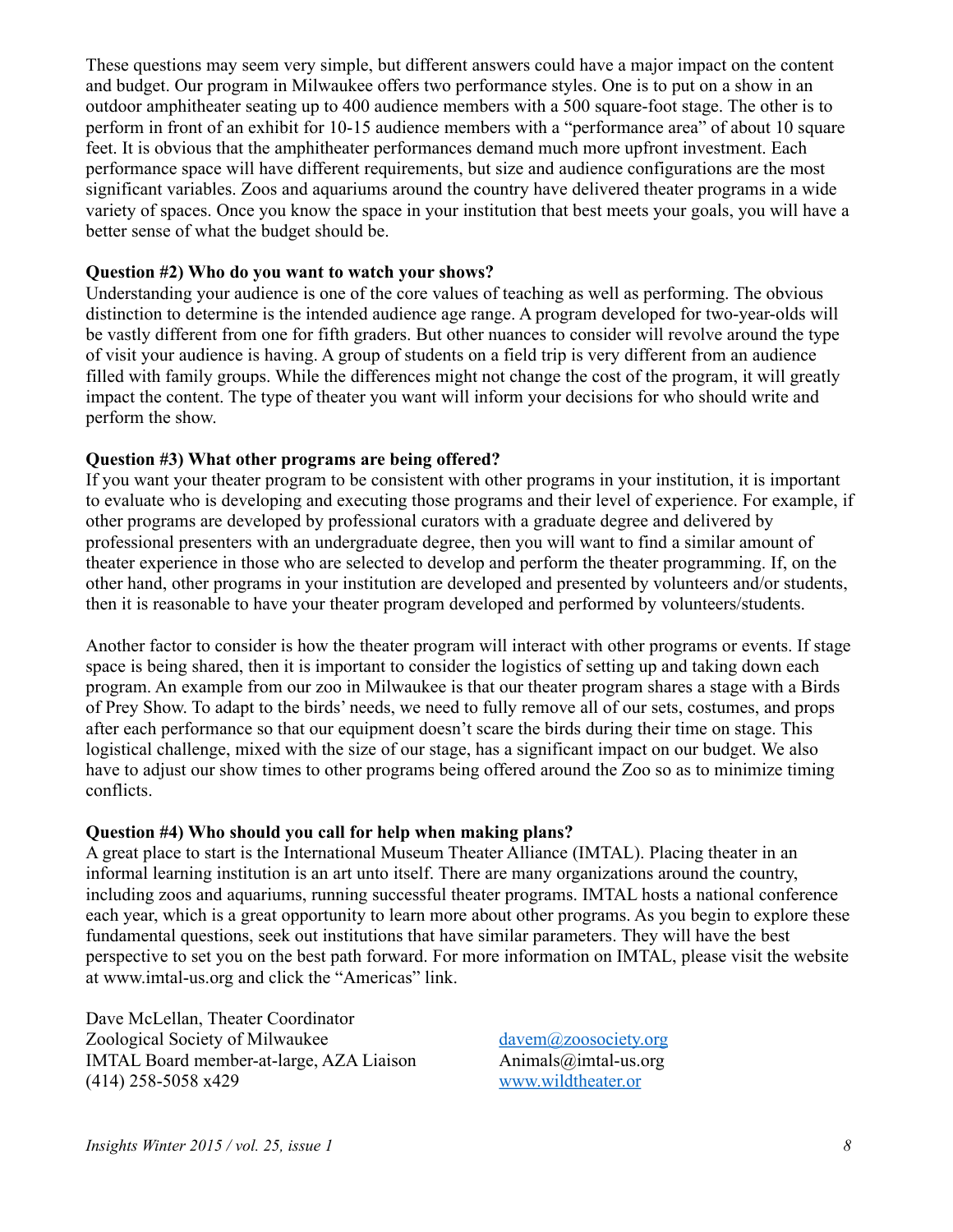# Announcements & Calls for Submissions & Auditions

#### *Conferences, Workshops, and Events* **Anza-Borrego Writing Retreat** Feb. 8–13, 2015

## <http://www.theabf.org/retreat>

A week-long writers' retreat in Borrego Springs, California offering time to write and reflect in the vast and inspiring landscapes of Anza-Borrego Desert State Park (about 2 hours east of San Diego). Enjoy daily focused sessions, individual feedback, one-on-one guidance and explorations in the Park. Led by Judy Fort Brenneman, IMTAL's Publications Officer and owner of Greenfire Creative, LLC.

#### **Museums Advocacy Day**

Feb. 23–24, 2015 <http://aam-us.org/> Join AAM in DC on Feb. 23-24 and help make the case that museums are essential—as education providers and economic drivers—in every community.

#### **AZA Mid-Year Conference**

March 19–21 Columbia, SC <https://www.aza.org/midyearmeeting/> Hosted by Riverbanks Zoo and Garden

#### **AAM annual conference and expo**

April 26–29, 2015 Atlanta, GA <http://aam-us.org/events/annual-meeting> Remember to sign up for the IMTAL luncheon, too!

### **National Association for Interpretation International Conference** May 3–7, 2015 Montréal, Québec, Canada <http://interpnet.com>

### **Crossing Bridges: IMTAL World Congress Conference**

September 10–13, 2015 Hollviken, Sweden IMTAL's Global Conference 2015 will be held at the FOTEVIKEN VIKING MUSEUM. "Crossing Bridges" is a reference to the amazing bridge that links Copenhagen and Malmo—over which most conference participants will cross en route to Foteviken. The conference will feature international keynote speakers, workshops, and panels of speakers dealing with the theory and practice of museum theatre and live interpretation, as well as visits to local museums and historic sites. Having already built many of the bridges that link theatre, museums, historic sites, research, and practice, now we need to explore the routes across them, and in the context of rapid changes in the economy and ecology of museums and cultural policy. Call for session proposals will be available early 2015. Keep up to date with announcements and info at these sites: <http://www.imtal-europe.net/events/2015-09-> 10/imtal-global-conference-2015.html [http://imtal-us.org/conference\\_2015](http://imtal-us.org/conference_2015)

<http://www.fotevikensmuseum.se/d/en/home> <https://www.facebook.com/groups/21282859210> 3912/

#### **AZA Annual Conference**

September 17–21. Salt Lake City, UT <https://www.aza.org/annualconference/> Hosted by Hogle Zoo

#### **National Association for Interpretation**

November 10–14, 2015 Virginia Beach, VA <http://interpnet.com>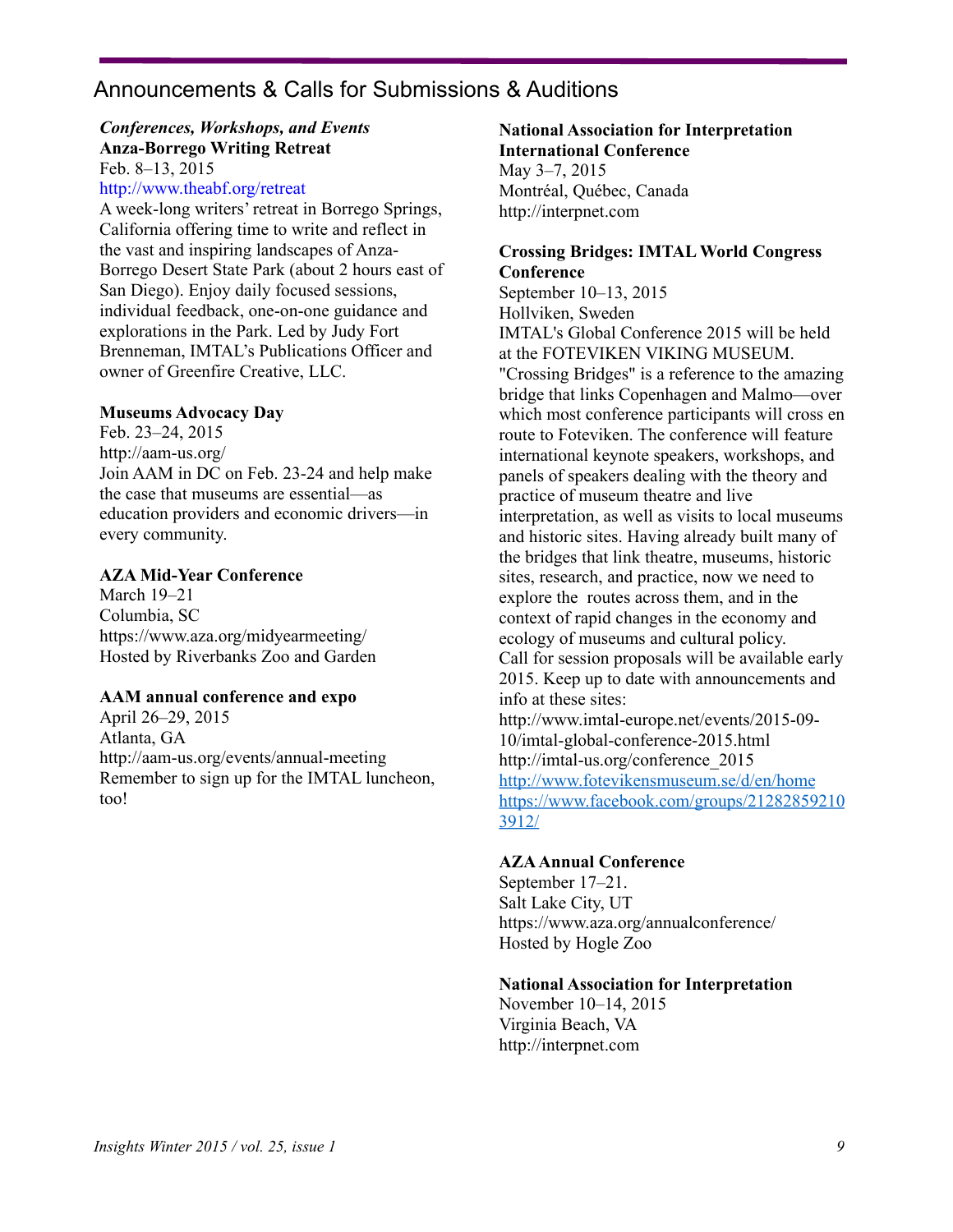## *Grants, Awards, Calls for Submissions*

## **Grant funding initiative to celebrate the arts and national parks**

deadlines Feb. 19, 2015 and July 23, 2015

"Imagine Your Parks" is a new grant initiative created as a partnership between the National Endowment for the Arts and the National Park Service to celebrate the intersections between the two agencies in honor of the NEA's 50th anniversary in 2015 and the National Park Service's centennial in 2016. Part of the NEA's Art Works category, "Imagine Your Parks" will support art projects that encourage the creation of and greater public engagement with art around the National Park System. Deadlines are February 19, 2015 for projects beginning no earlier than January 1, 2016, and July 23, 2015, for projects beginning no earlier than June 1, 2016. NEA guidelines with further details will be available at [www.arts.gov](http://www.arts.gov) before the end of the year. Email tighet  $(a)$  arts gov with questions.

## **Call for submissions: Jon Lipsky Award for Playwriting Excellence**

DEADLINE: Jan. 31, 2015. Info and guidelines: <http://imtal-us.org/lipsky-award>

### **Call for nominations: IMTY Award**

DEADLINE: April 1, 2015. Info and guidelines:<http://imtal-us.org/IMTY-award>

### Submit articles, news, and ideas for the next issue of *Insights*!

We're looking for articles, opinions, and news about events, programs, your site, and your self. Articles and opinion pieces can be from 250 to 3,000 words long; must be in MS Word (.doc preferred, please); and it would be really nice if you could format your file to be double-spaced, first paragraph indented, 11 or 12-point Times new Roman or similar. But the most important thing is to send us your article, opinion, or news to [publications@imtal-us.org](mailto:publications@imtal-us.org) **no later than March 20, 2014**. *(It doesn't have to be perfect; it just needs to be reasonably coherent. If we have questions, we'll contact you.)*







*Insights Winter 2015 / vol. 25, issue 1 10*